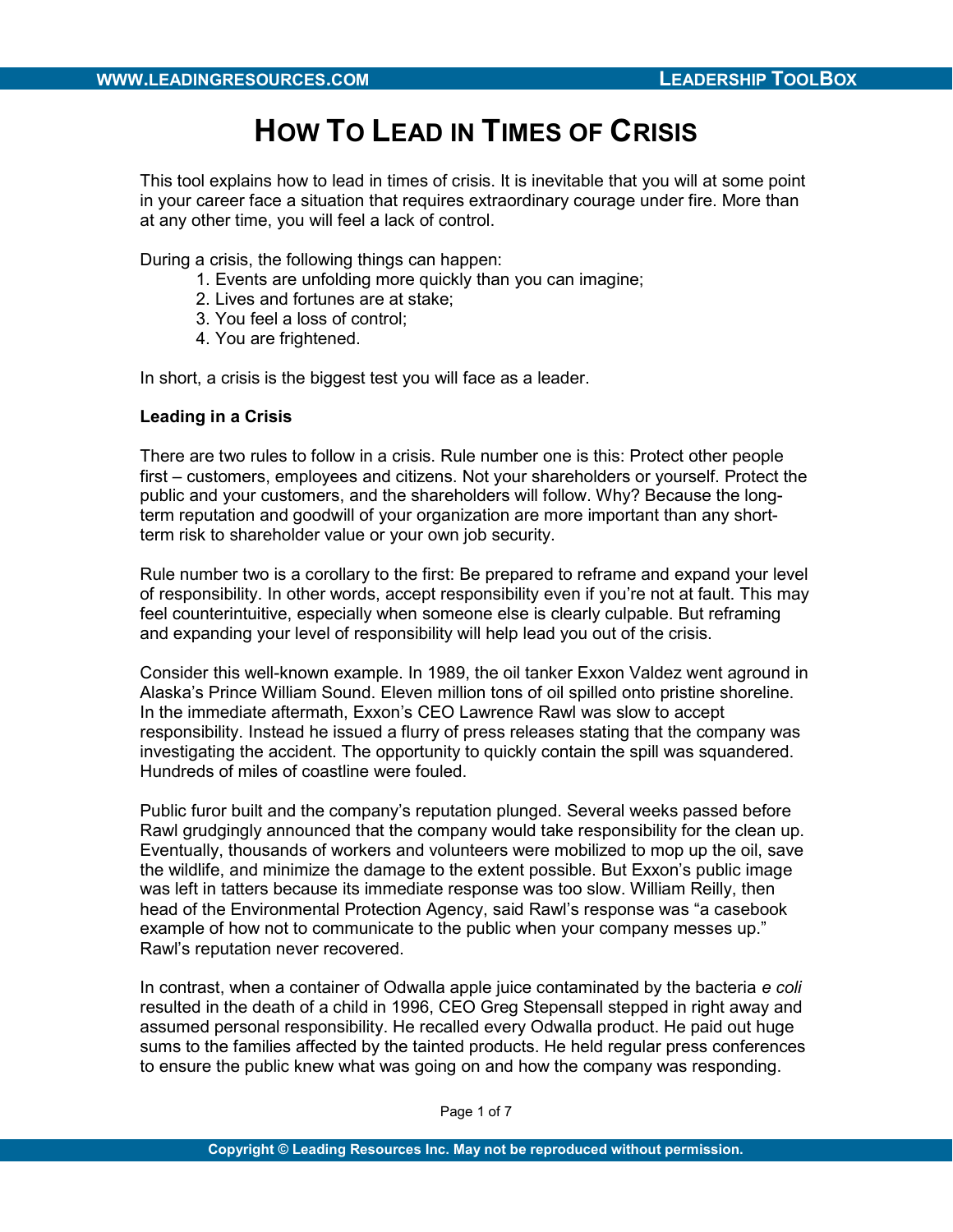### WWW.LEADINGRESOURCES.COM **LEADERSHIP TOOLBOX**

For more than a year, Odwalla retooled its production lines, adding flash pasteurization to ensure no future incidents could occur. Sales fell 90 percent but Odwalla survived with its reputation intact.

As the Exxon Valdez and Odwalla examples show, leaders have a clear choice in how they frame their response to a crisis. On the one hand, they can respond out of a "protect ourselves" mentality, as Exxon did in the Exxon Valdez disaster. Or leaders can think and act out of a larger ethical context, as Odwalla did.

The Tylenol scare in 1986 is another case in point. It was clear when cyanide-laced containers of Tylenol were found on supermarket shelves that a pathological killer was responsible. Johnson & Johnson's executives could have focused on the criminal aspects and exhorted police to take responsibility for catching the perpetrator. (Indeed, he was caught within a matter of days.)

But Johnson & Johnson's executives understood the need to immediately take responsibility for the safety of their consumers. This led the company to recall every Tylenol product, design strong anti-tampering packaging, and conduct a massive awareness-building campaign. It is estimated to have cost the company \$2 billion, but Johnson & Johnson emerged the stronger for it.

The bottom line is this: When a crisis hits, two dynamics take over: Trust and Empathy. These dynamics are illustrated in the figure below.



# The Trust/Empathy Matrix

the individual or organization.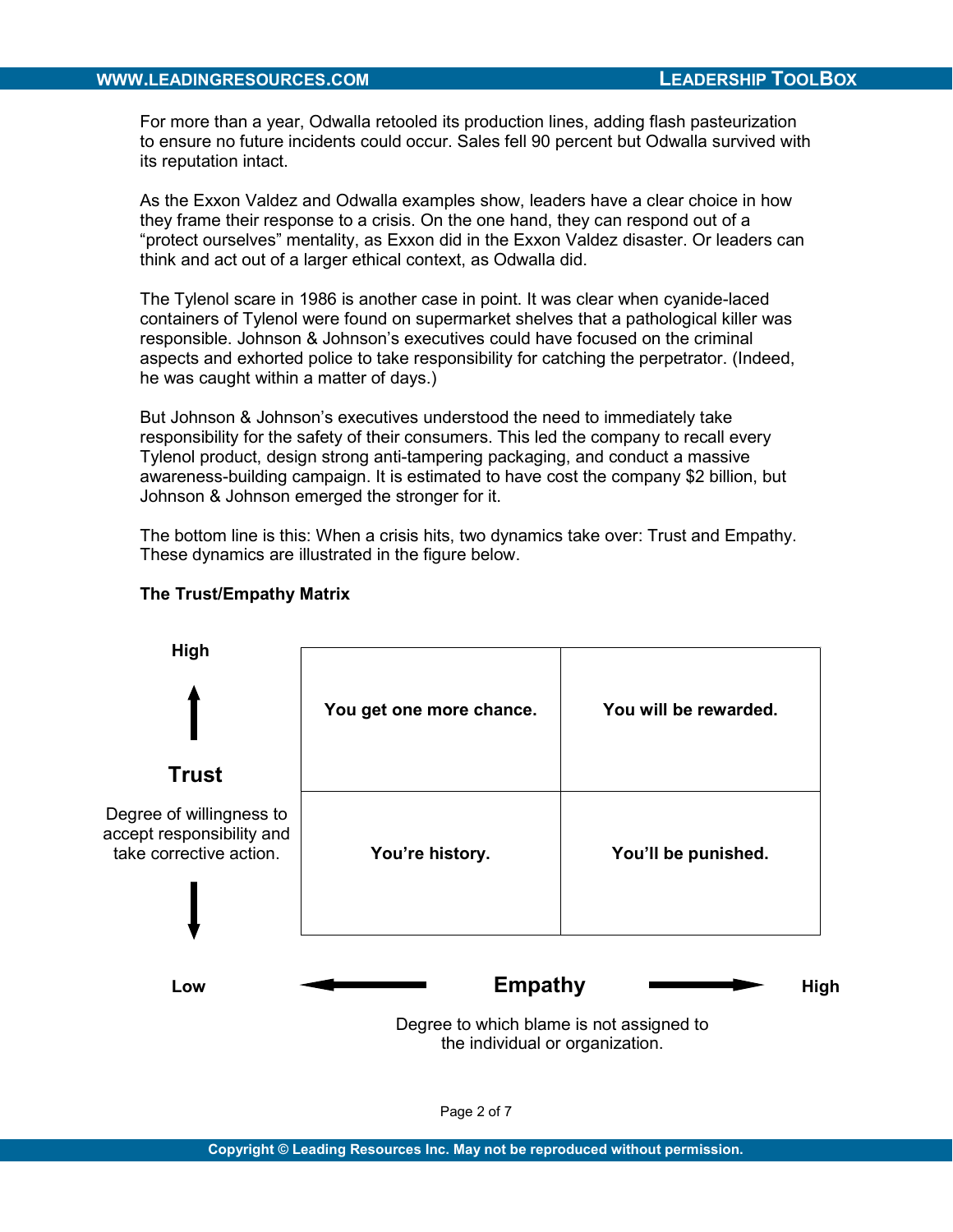The empathy scale is governed largely by facts outside your control. In the case of the Exxon Valdez tanker spill, there was little question that the captain was drunk and that Exxon, as his employer, was at fault. Exxon's leaders had little control over the empathy scale. But they did have control over the trust scale, which they messed up. In the Tylenol case, Johnson & Johnson was clearly not at fault. Yet it chose to assume full responsibility. As a consequence, the company was rewarded.

In Japanese corporate cultures, managers are trained to accept personal responsibility for anything that goes wrong on their watch. To Western eyes, this seems odd. We're amazed when a Japanese CEO resigns because of the incorrect action of a freighter captain or an accounting irregularity. Yet as the Trust/Empathy Matrix shows, it's also smart business. When a crisis hits, assuming responsibility and taking corrective action is more important than safeguarding your job. The security of the organization depends on it.

## Crisis Management Styles

Over the years I've seen many leaders respond differently to crises. And I've noticed two different styles, each with its strengths and weaknesses.

#### The Hero-Protector

One style is the hero-protector. Certain people enjoy being perceived as hero-protectors. They want to act heroically and display the courage to stand up and fight on behalf of their followers. In a crisis this type of leader naturally assumes a more decisive and autocratic role. They bark orders, they instill a clear chain of command, and they assume full responsibility to interact with the media. In the best cases, the hero-protector emerges as a trusted and powerful symbol of the organization's integrity. In the worst cases, they magnify the crisis through theatrical protestations of innocence in the face of ever-mounting evidence to the contrary.

This style can be very effective if the leader does assume responsibility. Leaders are symbols of protection. People want to trust that their leaders will take care of them when the chips are down. We call this the "heroic transfer phenomenon." People feel a deep need to be protected, and they look to their leaders to fill that need. This is reciprocity on its most basic level: "I will follow you if you protect me."

#### The Realist-Survivor

The hero-protector is one style of crisis manager. The realist-survivor is another. The realist-survivor doesn't sugar coat what's going on. Rather than withhold information, he shares it. Andy Grove, the former CEO of Intel, is famous for telling his employees: "I'm always scared of what our competition will do. It's the only way I know how to be."

When General Jim Stockdale was imprisoned in Hanoi, he made note of his fellow prisoners of war – and who survived and who did not under the terrible pressure. He divided people into two groups: optimists and realists. Who made it? Not the optimists.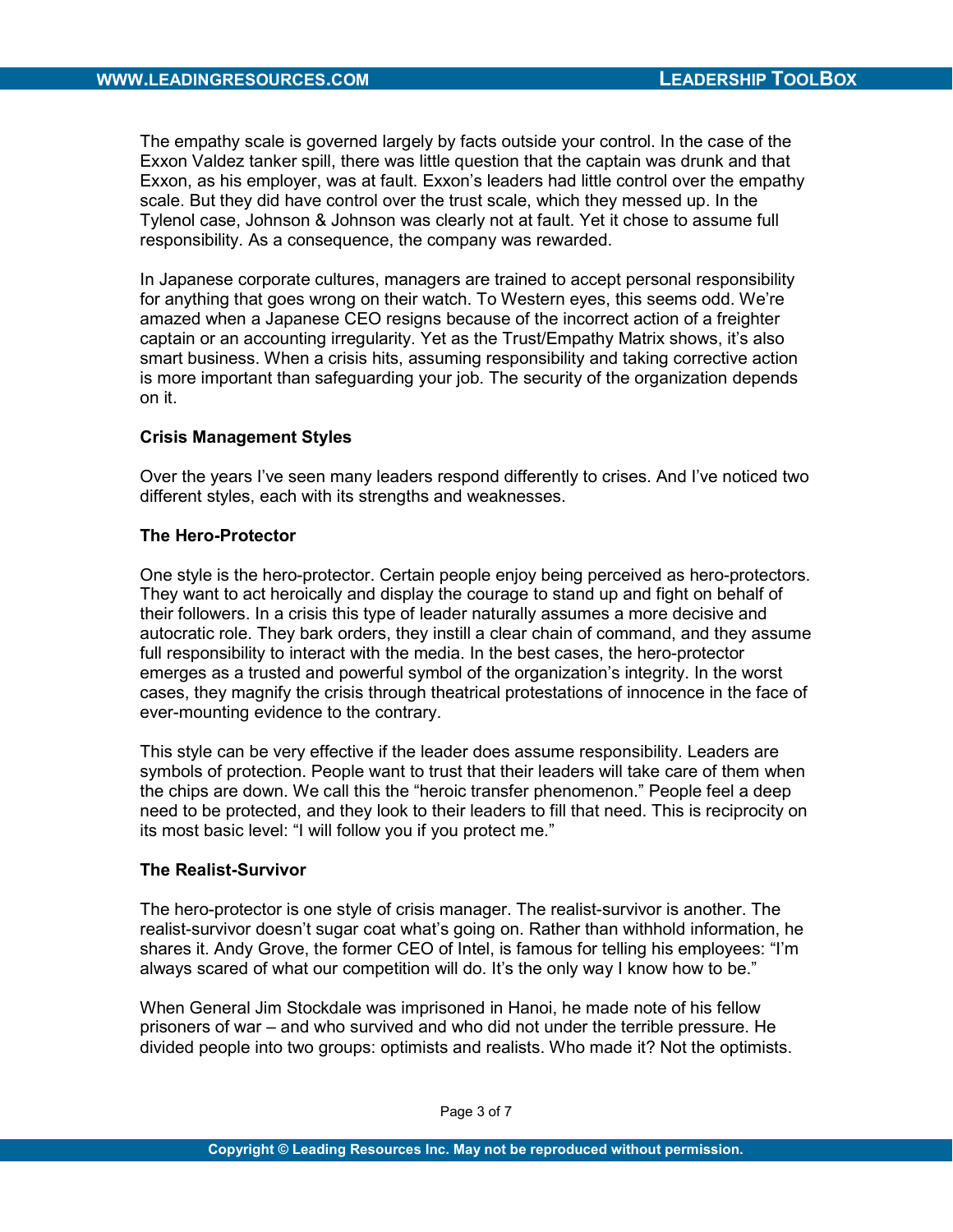The optimists were always having their hopes crushed. Over time the psychological burden became too great. No, it was the realists who survived intact.

Realists don't pretend a crisis will go away quickly. They don't try to put the best possible face on it. Instead, they go to work. They gather data. They develop a strategic focus and a plan. They dispel panic through good, fair, and honest communication.

The biggest difference between the hero-protector and the realist-survivor is that the latter doesn't need to be the sole point person during the crisis. The realist-survivor makes sure everyone is aware of what's going on, delegates decisions, and enables people throughout the organization to communicate – both to employees and to the media. The realist-survivor trusts that if many people assume responsibility, then many people can be mobilized to act quickly.

#### How Men and Women Respond in a Time of Crisis

Until recently, researchers had assumed men and women responded to a crisis with the same "fight or flight" response. But new research, $^1$  published in 2000, suggests that women use a third strategy, called "tend and befriend." When stress mounts, the research shows that women are more prone than men to protect and nurture their families and turn to social networks for support. That response, the researchers said, probably evolved because successful "tenders and befrienders" were more likely to see their offspring survive and pass on their mothers' genes.

When a conflict occurs, men tend to either respond angrily (fight) or by ignoring it (flight). Women seem more capable of acknowledging the conflict – thus taking the energy out of it – and maintaining good relationships. They follow the maxim: "When you fight, fight in such a way that you don't make enemies. Opponents are okay. But once an enemy, always an enemy."

Men and women seem to be modifying their coping strategies. Psychologist Carole Rayburn has found that younger men are doing more tending and befriending, while younger women are becoming more aggressive. $^2$  Gender blending is influencing how we manage crises, too.

#### Projecting Cool Under Fire

 $\overline{a}$ 

In his book Sacred Hoops, Phil Jackson, the former coach of NBA's Chicago Bulls and now of the L.A. Lakers, recounts how he learned how to deal with winning and losing under the eyes of millions of fans. He says he was prepared to deal with the constant media pressure because he'd learned "to take his ego out."

<sup>&</sup>lt;sup>1</sup> Taylor, S.E., Klein, L.C., Lewis, B.P., Gruenewald, T.L., Gurung, R.A.R., & Upedegraff, J.A. <u>Female</u> Responses to Stress: Tend and Befriend, Not Fight or Flight. Psychology Review, 107(3):41-429.

<sup>&</sup>lt;sup>2</sup> Suplee, Curt. "Stressed Women Turn to Mother Nurture, Study Says" <u>The Washington Post</u> 19 May 2000:A02.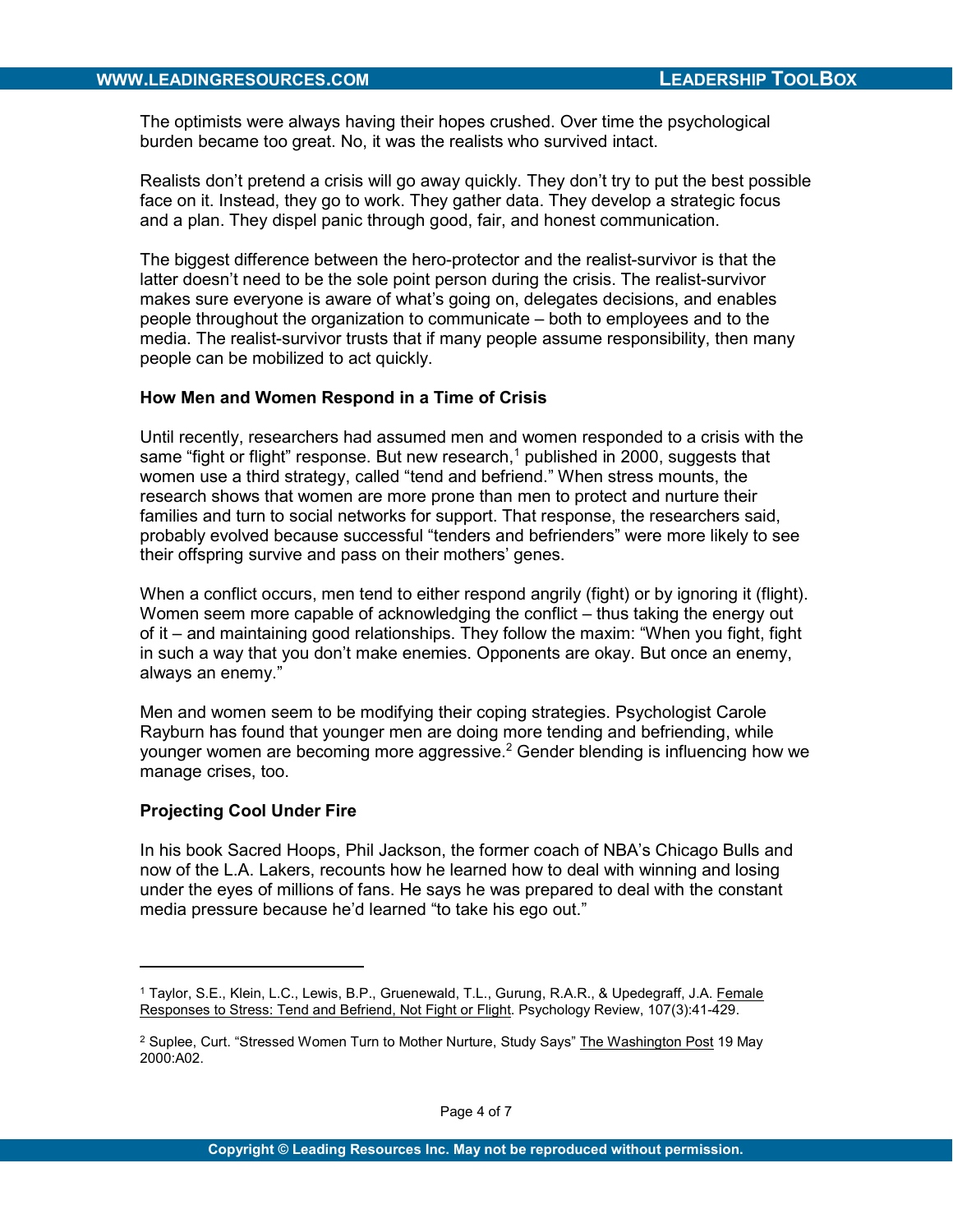Jackson describes the long road he took to get to that point. After eight years as a player, he went to work in Canada, coaching semi-pro basketball teams. After a string of defeats, he took time off to reconsider what he wanted to do with his life. He visited an Indian village near his home in South Dakota. He took up meditation. He learned Zen Buddhism. He cites his studies of Buddhism as the turning point.

After this personal journey, Jackson got back to basketball. On a fluke, he wound up as an assistant coach in Chicago. When the head coach was fired, Jackson was suddenly thrust into the top coaching job. In that environment, he discovered that his "ego-less" approach was highly successful. His calm, cool leadership paid off in big games, when his players incurred far fewer technical fouls than his opponents. It also helped him manage the super-sized egos of professional basketball players. His record of playoff victories and championship rings, unmatched by any other coach in professional basketball, is proof of the importance of staying cool under fire.

As Jackson's story illustrates, it is vital that in a time of crisis you maintain your cool. Charles Rice, the CEO of Barnett Bank, puts it this way: "Leadership is often about shaping a new way of life. To do that, you must advance change, take risks and accept responsibility for making change happen."

Leaders on the battlefield are trained to be cool under fire. An adviser to special operations teams working in the Middle East says: "Our people are trained to commit troops to their deaths. They can't waffle. They can't ask for more data. They are trained to make each decision and move on."

Most leaders don't face life-or-death decisions. But metaphorically they do every day. How should I respond to this hostile e-mail? Should we close a plant? Should we terminate this manager? Should we cancel this program? Leaders experience these kinds of tough questions on a daily basis. They juggle one tough decision after another. How you respond to these kinds of tests – and whether you stay cool under fire – is a sign of whether you are genuinely capable of building a leadership culture.

#### The Leader as a Heat Shield

When a crisis hits, leaders need to see themselves as heat shields. The metaphor is apt. When a space vehicle reenters the earth's atmosphere, the heat shield deflects the ions in the atmosphere and diffuses their energy. Similarly, leaders must act as heat shields for their organizations.

Here are four practices that help you to be an effective heat shield and build trust. First, keep a sense of perspective. Don't assume that people's first reaction is the right one. Wait, gather data, and act when you have a pretty good idea what's going on. If a reporter calls, it's okay to say: "We're not sure what happened, we'll let you know as soon as we find out anything." Use your sense of humor. The head of California's Public Utilities Commission, when facing hostile questions from the press about her role in the state's energy crisis, said: "Well, at least I didn't cause the polar ice caps to melt this year."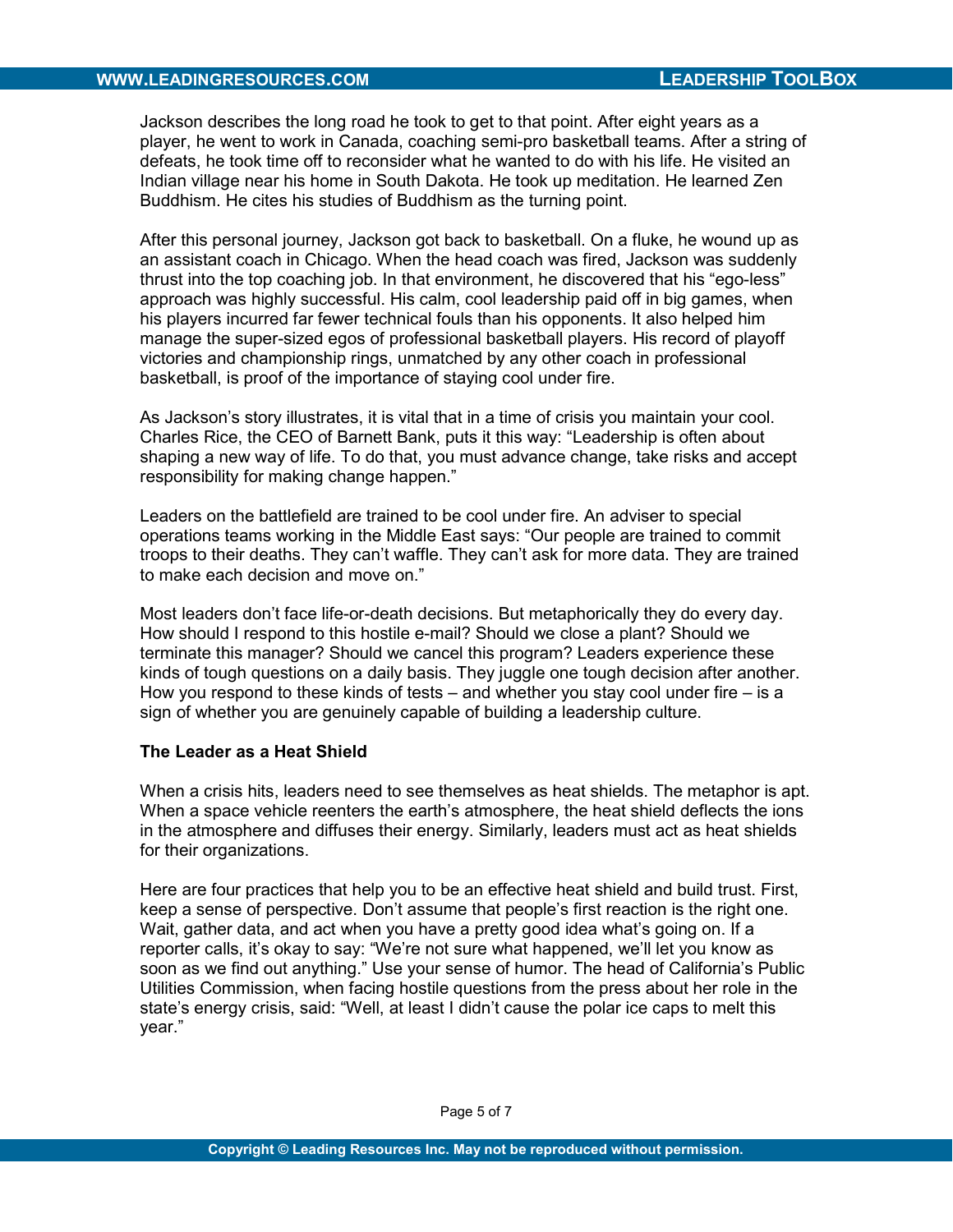Second, avoid the appearance of a cover-up. Come clean right away, get it all on the table, and then move on. Be honest about what you do know and what you don't know. Understand the way in which the public honors honorable behavior – and nothing is more honorable than admitting a mistake in public. Say: "We accept complete responsibility for any part we had in this incident – and we will take corrective action immediately." If lawyers advise you otherwise, ignore them.

Third, comfort employees by validating their concerns. When it was announced that Merrill Lynch would be investigated by the Securities Exchange Commission in 2001, one Merrill manager assembled his employees and said: "We're feeling a lot of pressure right now, but I know we're going to come through it, together. I vow to keep you informed every step of the way." Because he validated their fears, they felt safe.

Finally, have a routine that allows you to vent pressure away from work. Phil Jackson did it through meditation. Bill Clinton jogged and played golf. Every successful leader has some means to vent the heat away from work.

#### Build Crisis-Proof Relationships

Effective leaders build what we call "crisis-proof" relationships. This means developing relationships with people both inside and outside the organization who will serve as key resources if and when a crisis hits. Depending on your position, it might include your boss, two or three peers, some key associates and friends. This should be a group of ten to twenty people whom you know well enough to be able to tell them: "Things are going to be tough the next few months. I'm going to need your help to get through this."

When Rachel, a Starbucks marketing manager, learned that she was going to be responsible for opening ten new stores a month for a year, she reached out to her marketing team for support. "If I need to call you in the middle of the night to do something, will you be okay with that?" Her colleagues said sure.

It turned out to be a smart strategy because Rachel found herself overwhelmed by work. But her marketing team kept giving her extra effort throughout the year. They also gave her sound advice about keeping her work and personal life in balance. "They basically kept me sane," she said.

When Scott, a partner in a venture capital company, learned one of his partners wanted to split away from the firm, he had his support network already in place. This group of investors and associates provided counsel to Scott – and assured him of their allegiance. "More than anything, they kept me focused on what was important. They kept telling me to get it over with so we could all move on. Despite my instinct to fight for every last nickel, we worked out a quick settlement that was more profitable for me in the long run."

Here's one more example. A newly-hired manager in a California state agency knew his job would be on the line if a crisis ever hit. He also knew his boss was a loose canon. So he quietly built strong relationships with governing board members, his finance team, and with key legislators.